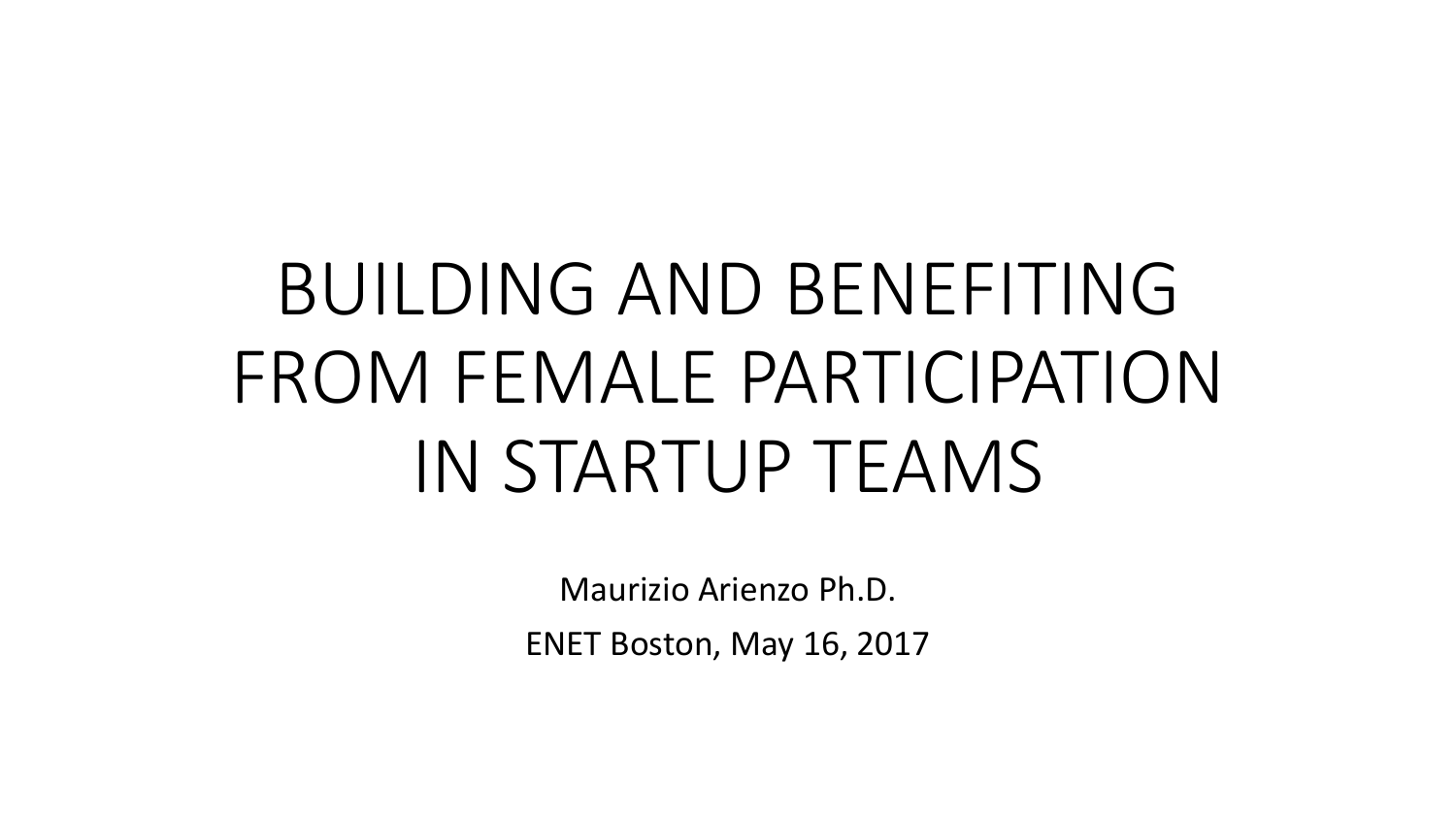## Introduction/Agenda

- My Background
	- Big Companies + Serial Entrepreneur
	- Coached mostly female executives (I was lucky)
- Agenda
	- Some data first it's grim, but improving
	- Some research and some good ideas and resources
- Recommendation
	- Continue to hold your own and hold your confidence and ideas,
	- It may take you longer because often your vision and approaches are more relational and 360,
	- But the result is often a bigger impact, a bigger exit and a bigger return and
	- If you have mentors, investors and partners who get this and give you room to lead from that space, you are often much more successful!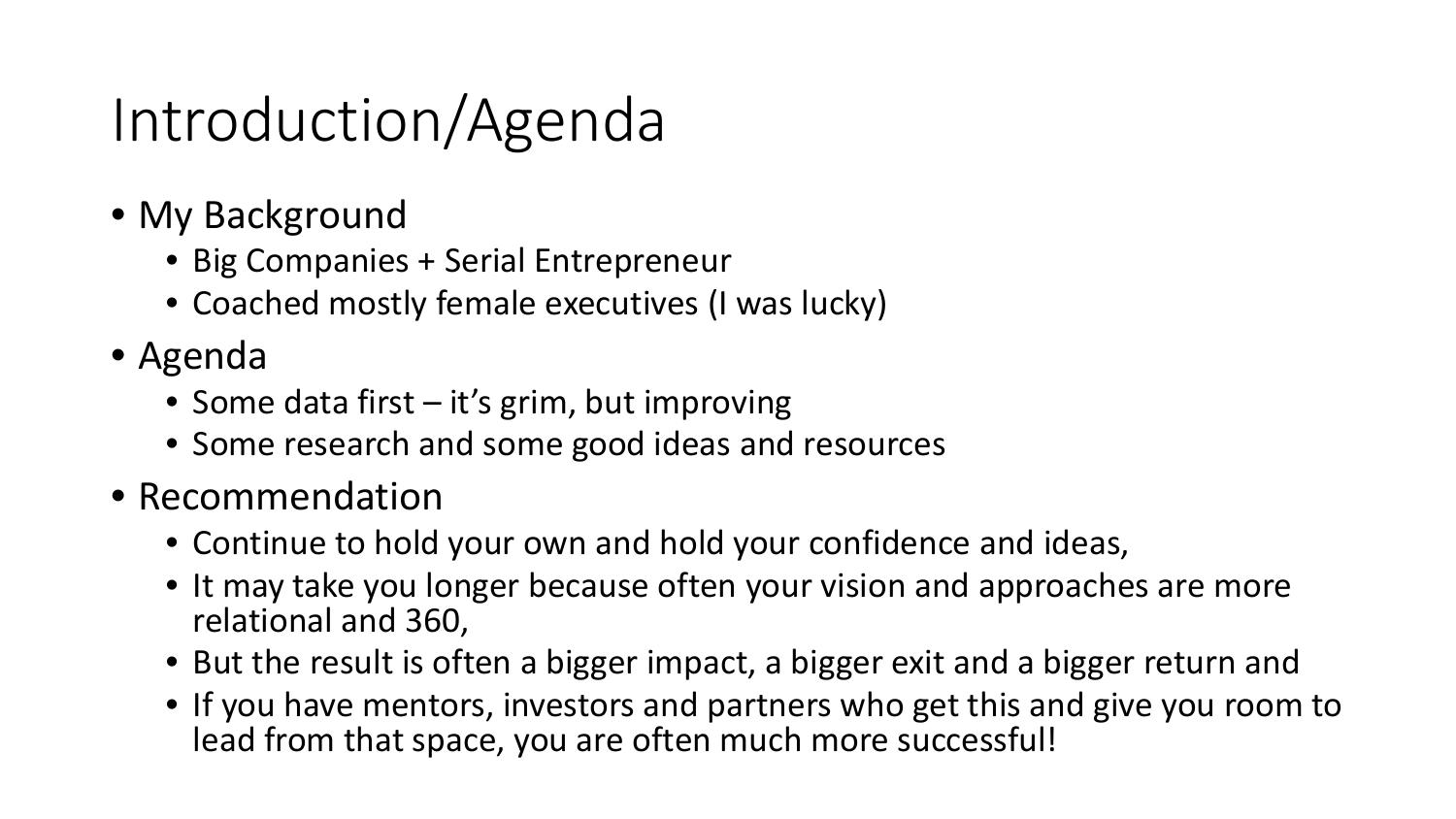## Let's Look at Some Data First…

- According to Women 2.0
	- Private tech companies with female executives achieve a **35% higher ROI**
	- When backed by venture, female leaders bring in **12% more revenue** than male
- HBR survey results
	- At all levels, women are rated **higher in 12 of the 16 competencies** that go into outstanding leadership
	- Women exceed male counterparts in categories related to relationship-building and "developing others"
	- They also scored highest in areas where men are often presumed to have an edge, such as "taking initiative" and "driving for results."
- Prof. Roger Schank of Schank Academy
	- For his Cyber Attack Academy, women are great hackers candidate because of their "attention to detail"
- HOWEVER…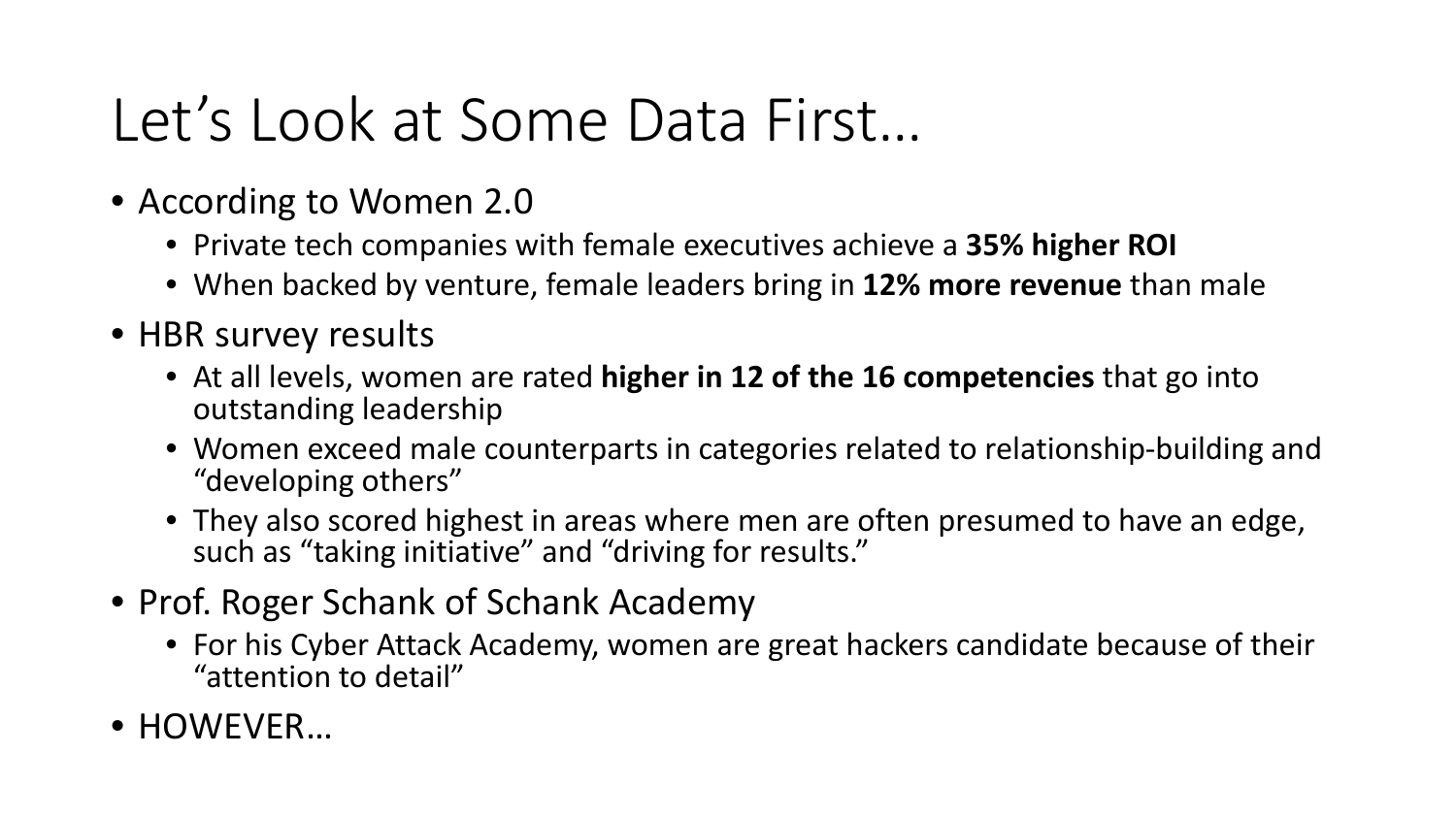#### U.S. Venture Funded Companies by Founder Gender<br>First Funding Round for U.S. Based Companies w/ Founder in CrunchBase

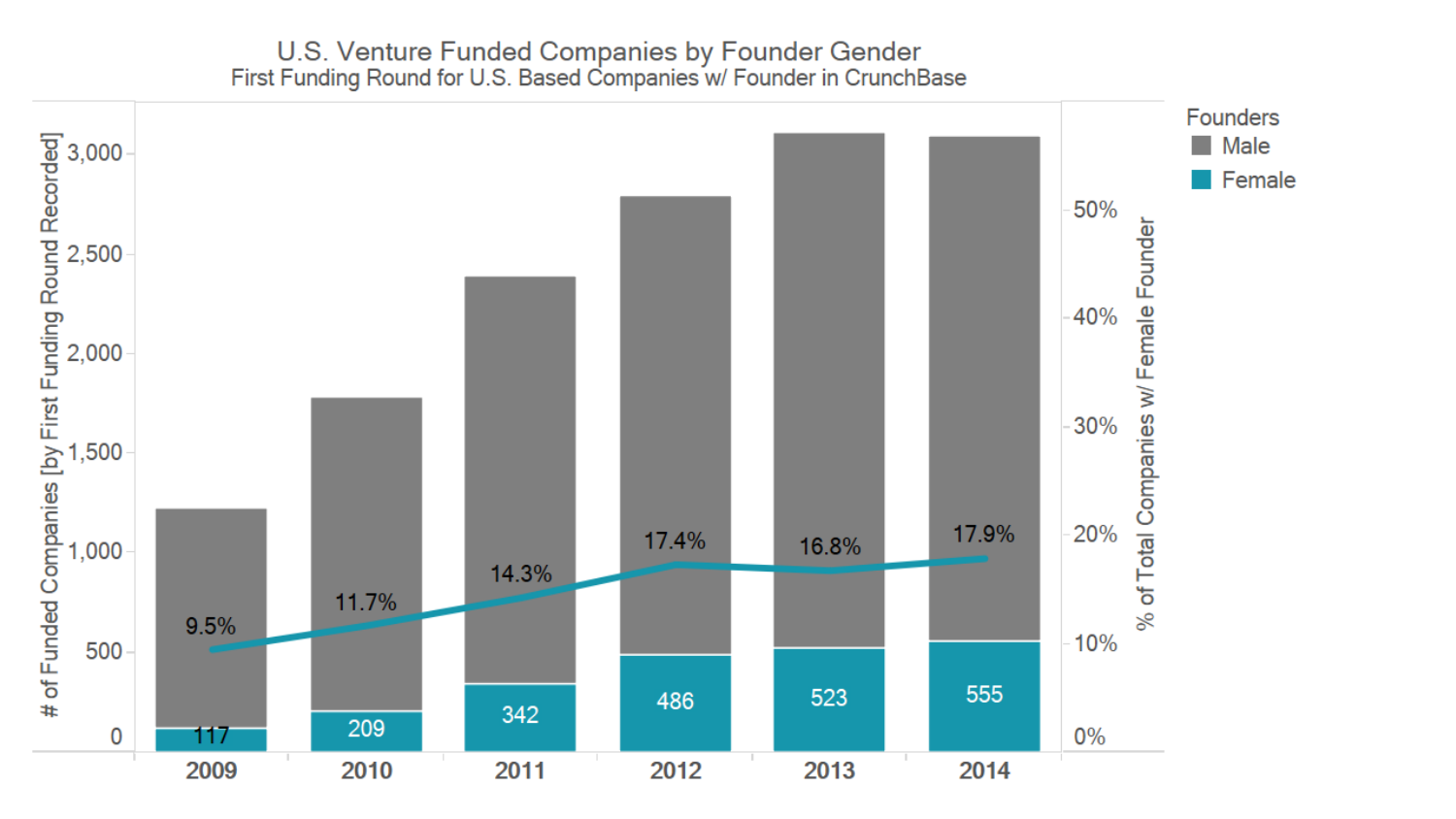#### **Women Still Have Far To Go In Tech** Startups accepted into Y Combinator's seed-funding program 120 100 80 **Total** 60 40 **With at least one**  $20$ female founder 0  $'08$  $'09$  $'14$ 2006  $'07$  $'10$  $'11$   $'12$   $'13$  $'15$ **V FIVETHIRTYEIGHT SOURCE: Y COMBINATOR**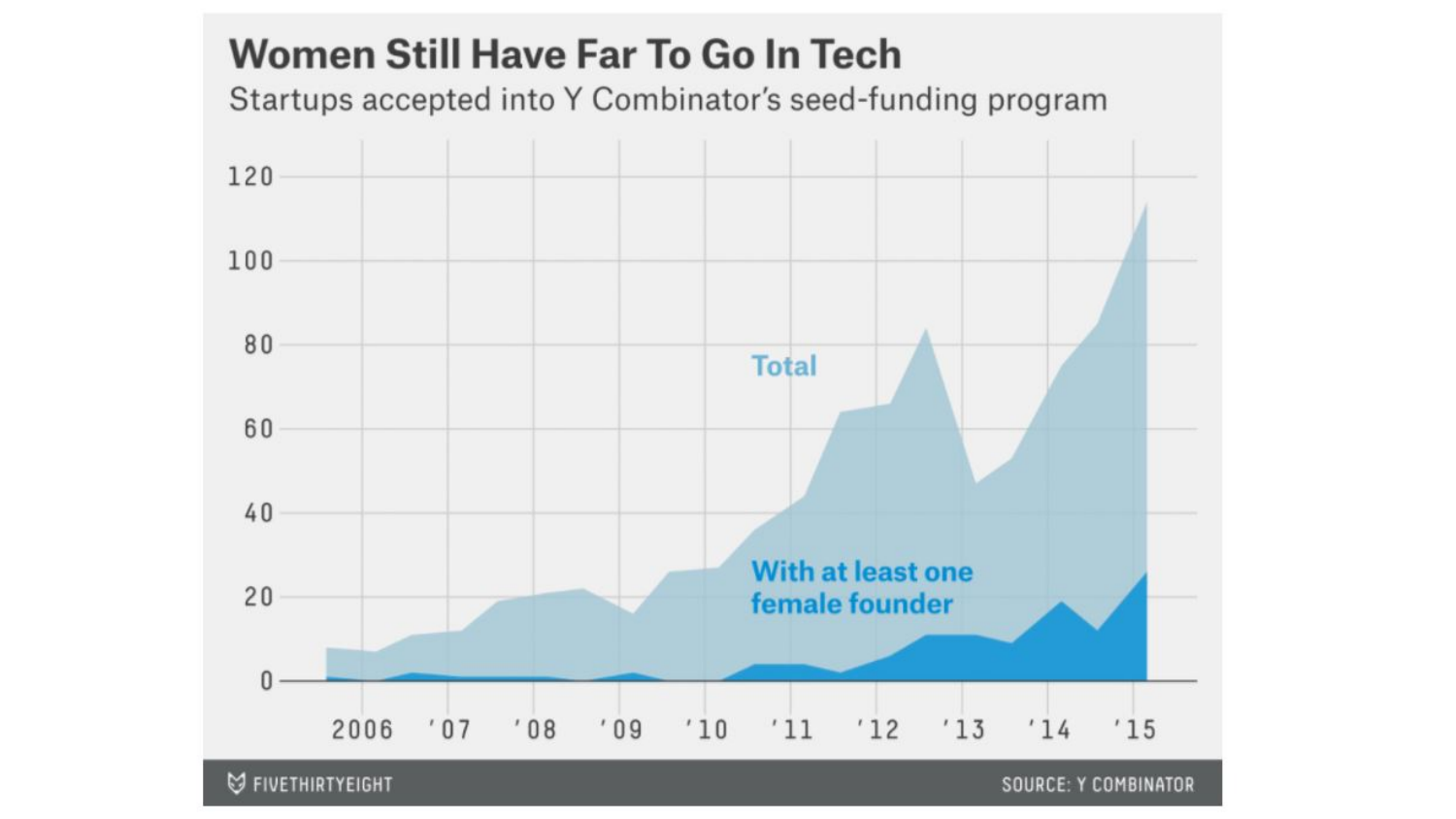#### Female Founded Companies by Current Stage<br>U.S. Based Companies w/ Founder Data in CrunchBase & First Round 2009-2014

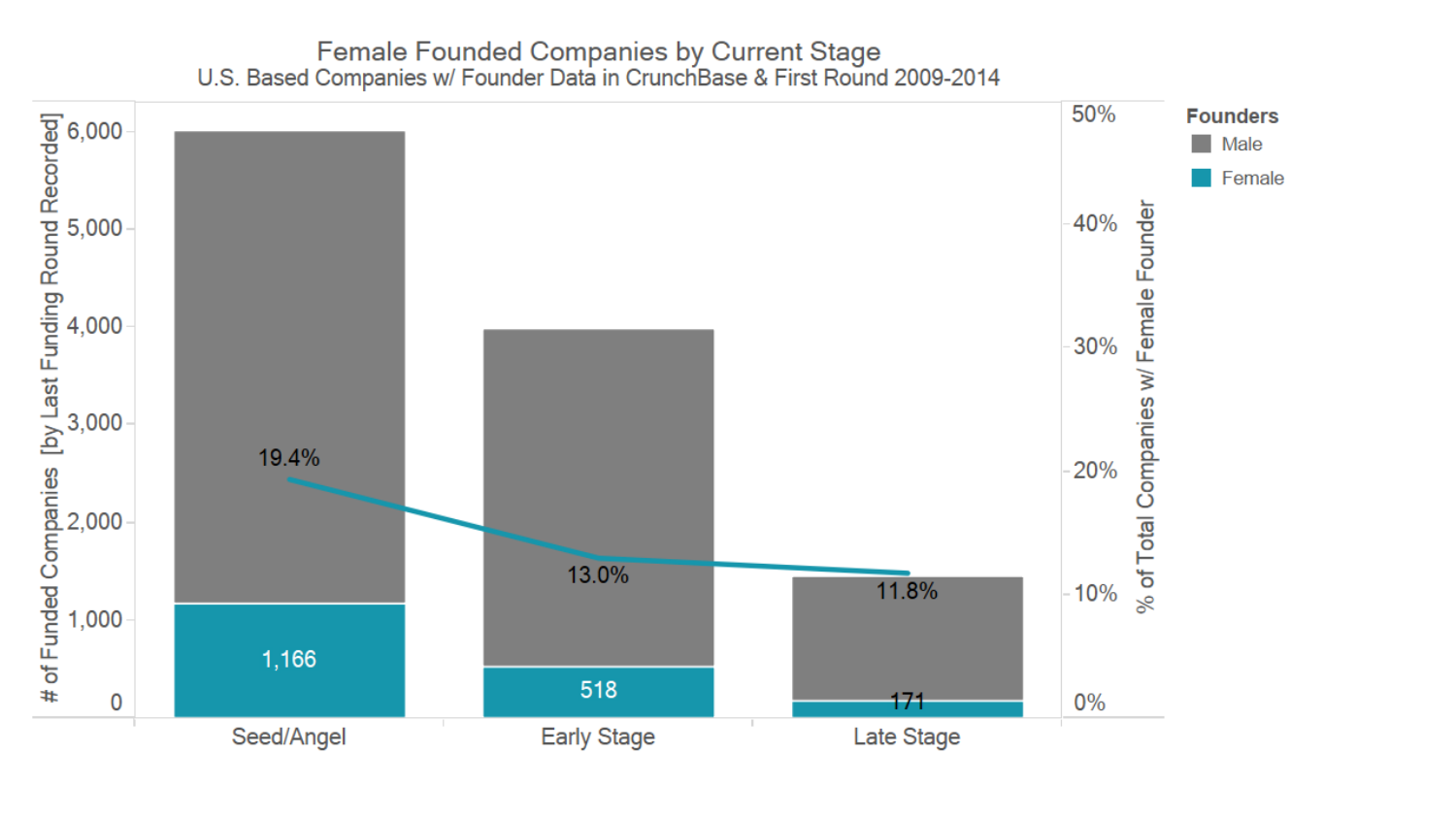### Companies w/ Female Founder by # of Founders<br>U.S. Based Companies w/ Founder Data in CrunchBase & First Round 2009-2014

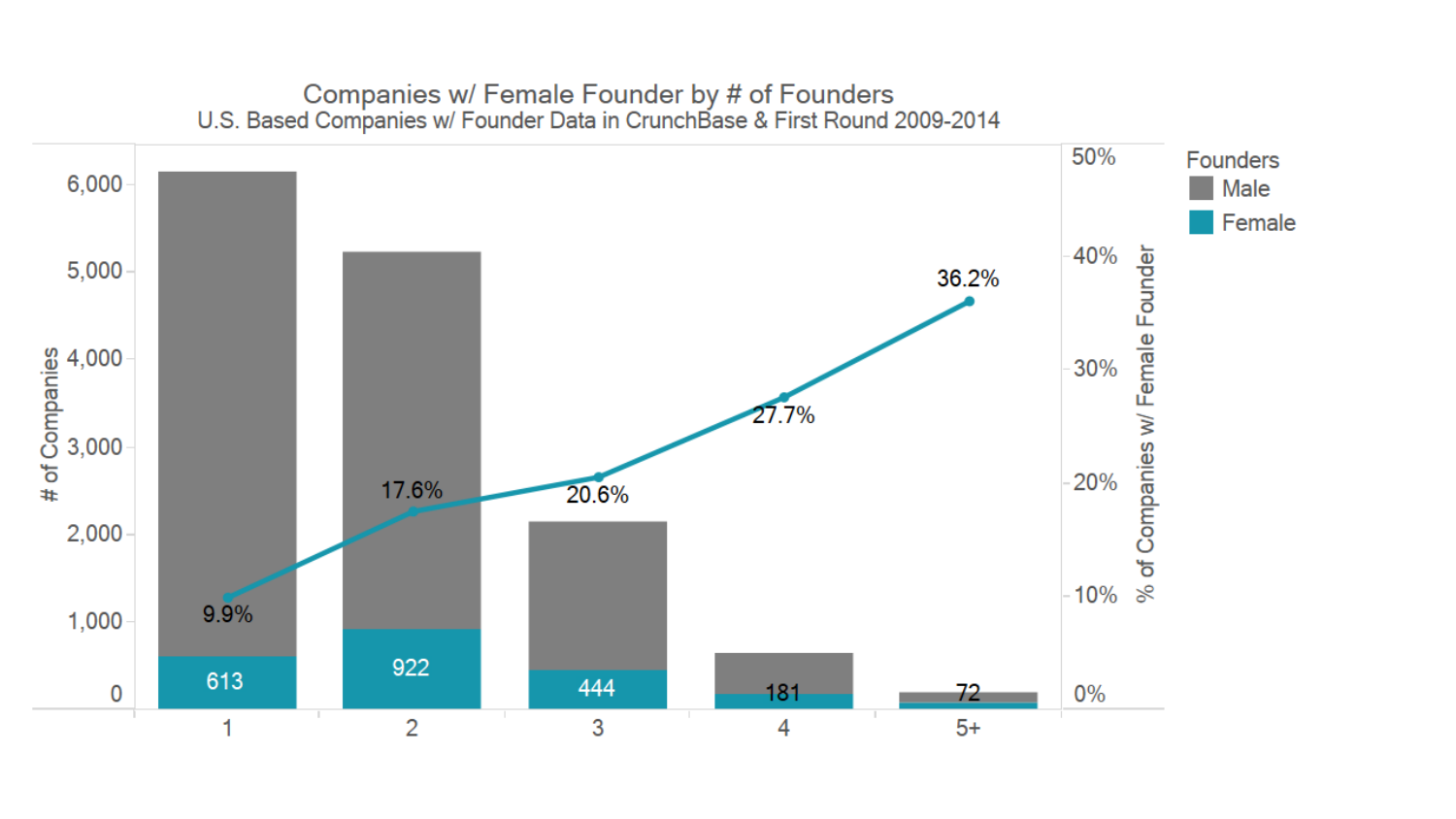## HBR Research by Sahil Raina – July 2016

- Sizable performance gap in startups led by men versus women **BUT** venture capital financing does impact the performance gap.
	- The performance of female-led startups is markedly worse than that of male-led startups, unless they're financed by VCs with female general partners.
	- Then the gap disappears. Those VCs are either better at selecting women-led projects, or better at advising them, or both.
- For female entrepreneurs, it's important to know that securing financing from an all-male venture capital firm may drastically reduce their probability of a successful exit.
- For venture firms, it's important to recognize that having female partners improves the chances of success for the female-led startups they finance.
- Note: women account for only 7 percent of full-time partners at the top 100 venture capital firms.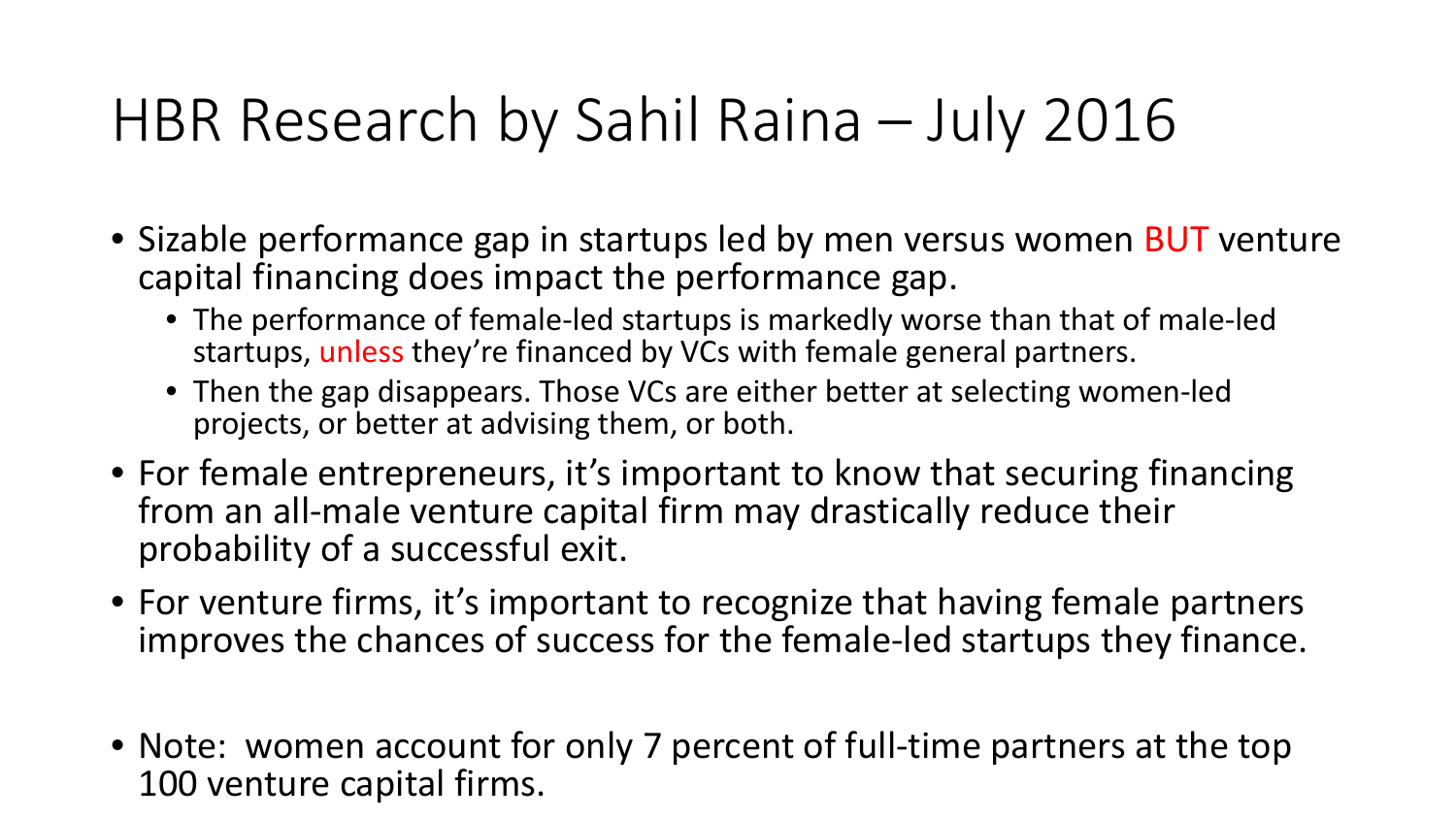## Some good ideas

- Forbes Article by Claire Topalian (Startup WE)
	- Share the stories of female leaders to re-define the archetypal "male entrepreneur" figure
	- Need a voice in the entrepreneurial movement that must be dynamic and collaborative in order to be truly sustainable.
- Yale News Article by Kevin Lin (Startup Yale)
	- "The face of entrepreneurship is changing we're seeing a change in the tide. The increased participation of women in entrepreneurship is likely the result of more support and more visibility for women in the field."
- F.L.O.W. Bank and Innovation Fund (flowwomen.org)
	- Innovative new financing mechanisms such as a First Ladies of the World (FLOW) Bank, Innovation and Development Fund that will increase access to capital for women and girls in developed and developing nations as directed by women, for women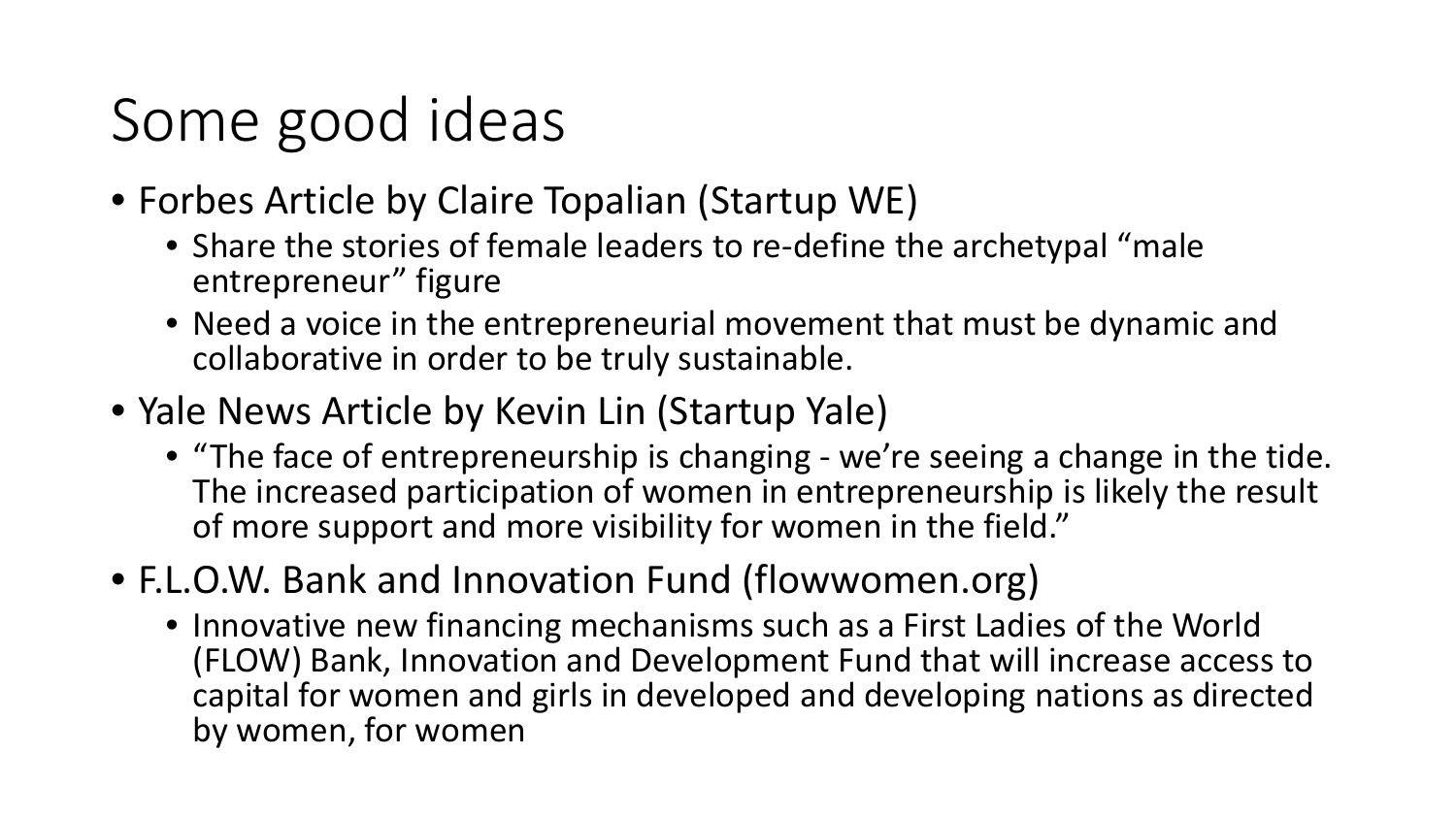## Recommendation

- Continue to hold your own and hold your confidence and ideas,
- It may take you longer because often your vision and approaches are more relational and 360,
- But the result is often a bigger impact, a bigger exit and a bigger return and
- If you have mentors, investors and partners who get this and give you room to lead from that space, you are often much more successful!